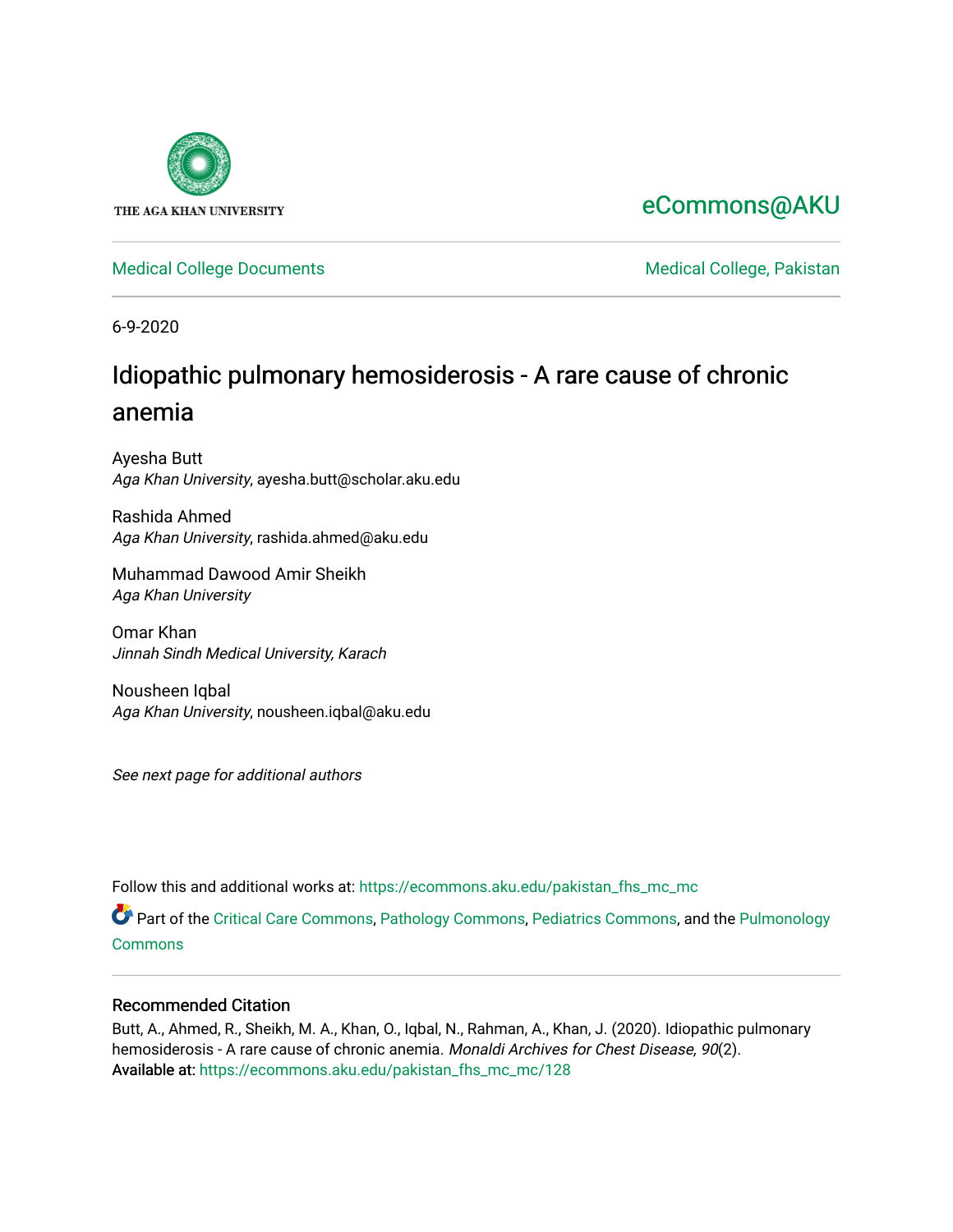# Authors

Ayesha Butt, Rashida Ahmed, Muhammad Dawood Amir Sheikh, Omar Khan, Nousheen Iqbal, Arshalooz Rahman, and Javaid Khan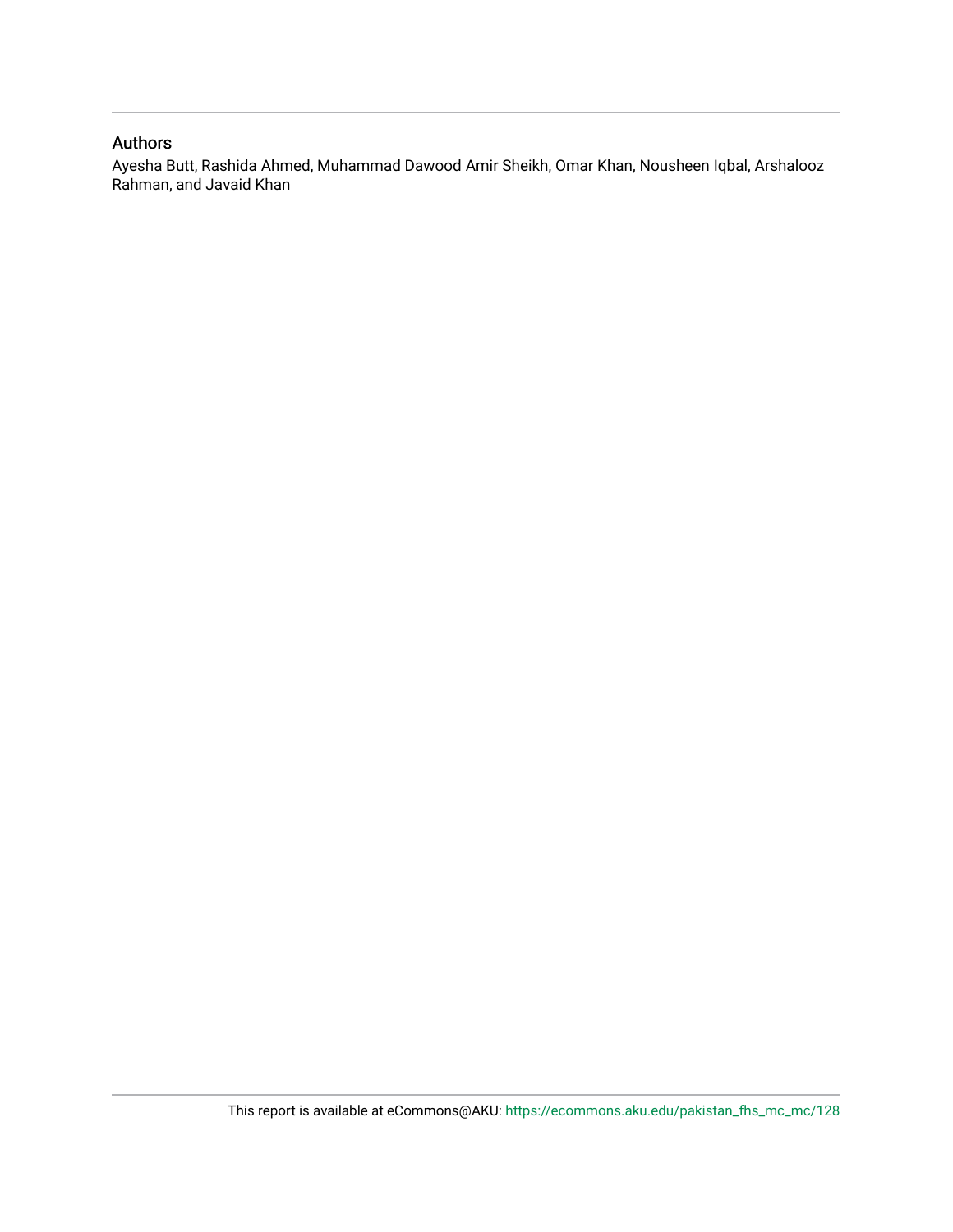

# **Idiopathic pulmonary hemosiderosis - A rare cause of chronic anemia**

**Ayesha Butt1, Rashida Ahmed2, Muhammad Dawood Amir Sheikh1, Omar Khan3, Nousheen Iqbal3,4, Arshalooz Jamila Rahman5, Javaid Ahmed Khan4**

*1Aga Khan University Medical College, Karachi; 2Section of Histopathology, Department of Pathology and Laboratory Medicine, Aga Khan University, Karachi; 3Jinnah Sindh Medical University, Karachi; 4Department of Medicine, Section of Pulmonary and Critical Care, Aga Khan University, Karachi; 5Department of Pediatrics and Child Health, Aga Khan University, Karachi, Pakistan*

#### **Abstract**

Idiopathic pulmonary hemosiderosis (IPH) is a rare disease marked by alveolar bleeding and accumulation of hemosiderin in the lungs. Here we present three cases of IPH. The first case is of 26-year-old male with anemia, hemoptysis and dyspnea. Bronchoscopy confirmed diffuse alveolar hemorrhage (DAH). A diagnosis of IPH was made after ruling out other causes of DAH and observing good response to steroids. The patient's condition

Correspondence: Ayesha Butt, Aga Khan University Medical College, G.407, Female Hostel, Aga Khan University Hospital, Stadium Road, Karachi, Pakistan. Karachi, Pakistan. E- mail: ayeshabutt21@outlook.com

Key words: Hemoptysis; anemia; lung diseases.

Clonflict of interest: The authors declare no competing interests.

Authors' contributions: AB, contributed to design of the work; acquisition, analysis, interpretation of data, literature search, manuscript drafting and revision; RA, NI, contributed to conception and design of the work, and revising it critically for important intellectual content; MDAS, OK, contributed to acquisition, analysis, interpretation of data, manuscript drafting; AJR, JAK, contributed to conception and design of the work, revising it critically for important intellectual content. All the authors have read and approved the final version of the manuscript and agreed to be accountable for all aspects of the work.

Ethics approval and consent to participate: Obtained.

Consent for publication: Obtained.

Availability of data and material: Available from the corresponding author on reasonable request.

Received for publication: 8 March 2020. Accepted for publication: 24 April 2020.

©Copyright: the Author(s), 2020 *Licensee PAGEPress, Italy Monaldi Archives for Chest Disease 2020; 90:1267 doi: 10.4081/monaldi.2020.1267*

*This article is distributed under the terms of the Creative Commons Attribution Noncommercial License (by-nc 4.0) which permits any noncommercial use, distribution, and reproduction in any medium, provided the original author(s) and source are credited.*

improved with prednisolone and azathioprine. The second case is of 26-year-old female with severe anemia. Imaging suggested IPH and lung biopsy confirmed it. She died shortly afterwards. The third case is of a 7-year-old male with chronic anemia. CT was suggestive of IPH and lung biopsy confirmed the diagnosis. Later, patient developed posterior reversible encephalopathy syndrome (PRES). This patient is stable on azathioprine and prednisolone. We aim to emphasize the importance of considering IPH as a differential in patients with DAH or chronic anemia.

## **Introduction**

Idiopathic pulmonary hemosiderosis (IPH) is a life-threatening parenchymal lung disease characterized by the destruction of pulmonary microvasculature, leakage of blood into the alveolar space and accumulation of hemosiderin in the lungs. It classically presents as a triad of hemoptysis, iron deficiency anemia and alveolar infiltrates. The condition is more commonly found in children with an approximate incidence of 0.24–1.23 cases per million in different populations [1]. Only 20% of IPH cases occur in adulthood [2]. The rarity of the condition and the varying clinical course has made it difficult to diagnose this disease [3]. Magnetics and interests of the morphisis and accumulation of hemosiderin in suggestive of IPH and lung biopsy coft three cases of IPH. The first case is of patient developed posterior reversible and aditive alternal in pat

Here we present three cases of IPH presenting to our center, including two adult and one pediatric case. Through our report we aim to emphasize the importance of considering IPH as an important differential diagnosis when approaching a patient with diffuse alveolar hemorrhage or chronic anemia even in adults, given the potential morbidity and mortality of the disease.

# **Case #1**

A 26-year-old male admitted with complains of generalized weakness, hemoptysis and dyspnea was found to have a hemoglobin of 5.2g/dl. Gastrointestinal endoscopy was performed to investigate the cause of anemia but revealed no bleeding source. The patient had been transfused 5 packs of blood. The patient was tachypneic (respiratory rate: 30/min) and oxygen saturation of 75% on room air with bilateral crackles on chest auscultation Chest x-ray revealed bilateral alveolar infiltrates. High Resolution Computed Tomography (HRCT) chest delineated diffuse bilateral alveolar infiltrates (Figure 1). Bronchoscopy was done which showed blood throughout the airways and sequential bronchoalveolar lavage confirmed diffuse alveolar hemorrhage (DAH). Bronchoalveolar lavage (BAL) was negative for any microbiological organism or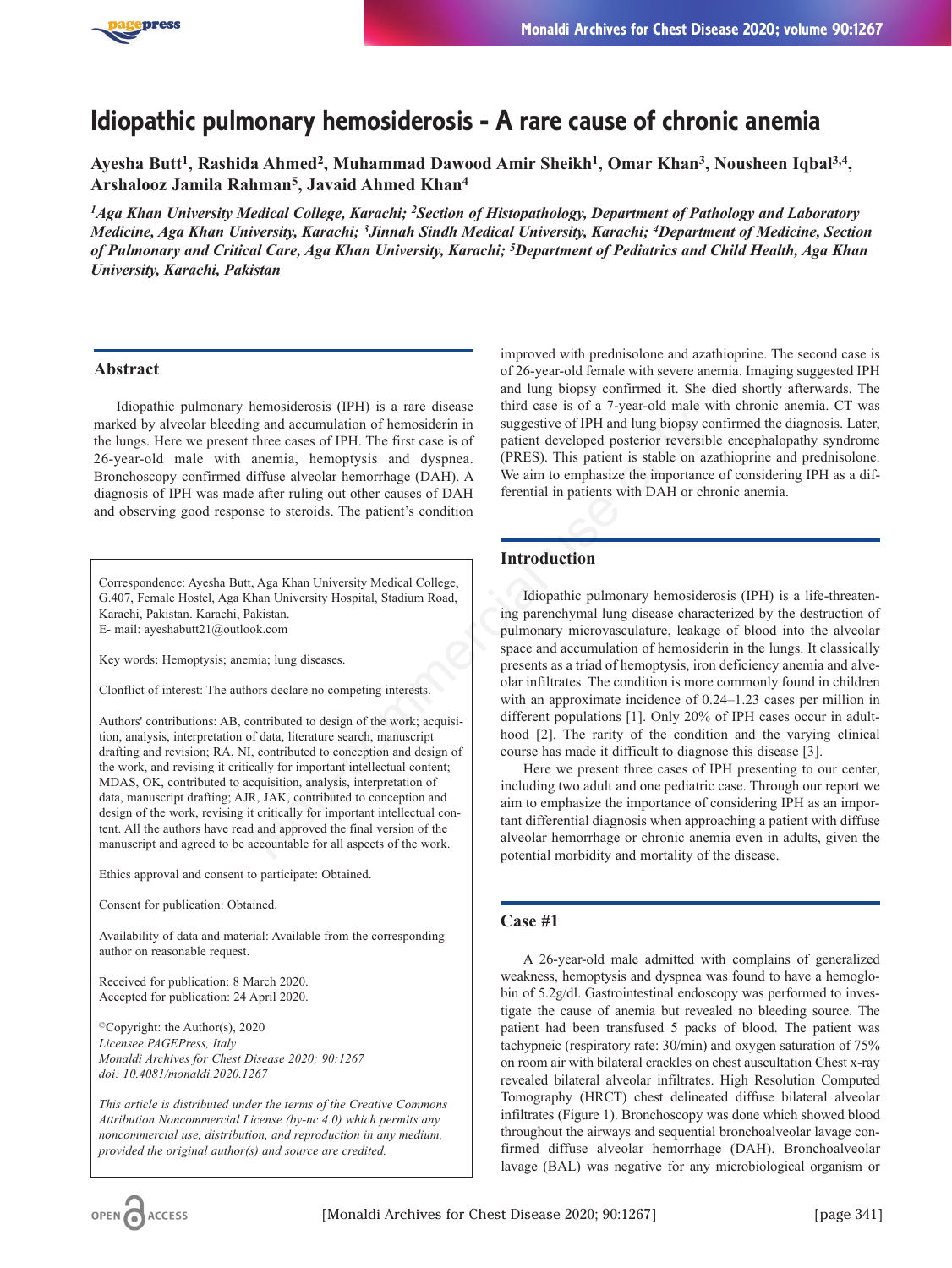malignant cells. Lung biopsy was not done because of hypoxia. The patient had negative antinuclear antibody (ANA), antidouble stranded DNA (anti-dsDNA), Human Immunodeficiency Virus (HIV) and antineutrophilic cytoplasmic antibody (ANCA) tests. Sputum acidfast bacilli (AFB) smear, acid-fast bacilli (AFB) culture and GeneXpert MTB/RIF (diagnostic test that can identify Mycobacterium tuberculosis (MTB) DNA and resistance to rifampicin (RIF)) were negative for *Mycobacterium tuberculosis*. The patient was started on intravenous methylprednisolone, on which his condition improved. Considering his history and ruling out autoimmune and infectious etiologies and vasculitis, a diagnosis of IPH was made after exclusion of other causes of DAH and seeing the good response to steroid therapy. The patient's treatment regimen was later switched to 1 mg/kg oral prednisolone and 200 mg ferrous sulfate. After discharge, the patient had a relapse of symptoms on a tapering dose of steroids and his hemoglobin level dropped back to 6.9 mg/dl. Hence, the patient was restarted on prednisolone with addition of azathioprine. The patient responded well to this treatment. Within 6 weeks his symptoms resolved and his chest x-ray returned to normal.

#### **Case #2**

A 26-year-old female presented with four years long history of cough along with scanty hemoptysis on and off. Her cough and dyspnea had worsened in the 3 months prior to presentation. She also gave history of recurrent anemia and multiple blood transfusions. On examination, her oxygen saturation was 86% on room air and she had bilateral fine crackles more marked at lower parts of chest. Her hemoglobin at presentation was 8.0 g/dl. Her Chest Xray and CT scan findings were suggestive of interstitial lung disease. She was transfused two units of packed cells and an open lung biopsy was done. Biopsy findings were consistent with IPH. This patient was started on steroids but she did not respond. She died few weeks later with respiratory failure secondary to hospital acquired pneumonia.



**Figure 1. High resolution computed tomography (HRCT) scan chest of Patient 1 showing diffuse bilateral alveolar infiltrates.**



#### **Case #3**

A 7-year-old boy who had experienced shortness of breath and anemia for the past five years, presented for evaluation of chronic anemia. The patient had been transfused blood twice in the years before presenting to us.

At presentation, he had a hemoglobin level of 3.2 gm/dl. The patient was transfused one packed cell unit of blood and thereafter bone trephine revealed absent storage iron on bone marrow, consistent with iron deficiency anemia. The child was then discharged on ferrous sulfate. After discharge, the patient had frequent hospital admissions due to cough and fever episodes. Then the patient was admitted again due to a five-day history of cough, fever respiratory distress and decreased oral intake. The patient was intubated and investigations revealed right sided pneumothorax for which chest tube was inserted. CT scan depicted evidence of diffuse ground glass haze in bilateral lung fields, which led to suspicion of pulmonary hemosiderosis and a subsequent lung biopsy confirmed the diagnosis (Figure 2 A,B). The patient was started on prednisolone 10 mg twice daily. The child was later hospitalized after he presented with multiple episodes of tonic clonic seizures. CT scan brain showed bilateral infarcts following a venous territory. Glascow Coma Scale score improved with time (8/15 at presentation to 15/15). However, the weakness on the right side persisted in both the upper and lower limbs. Magnetic resonance venography (MRV) was negative for any thrombus, whereas magnetic resonance imaging (MRI) brain showed multiple high signals in the cortex and white matter primarily in bilateral parieto-occipital and few areas in bilateral frontal lobes leading to a diagnosis of posterior reversible encephalopathy syndrome (PRES), possibly due to hypertension. ECHO and Doppler renal ultrasound, 24 h vanillylmandelic acid (VMA) and renin was normal. The patient was prescribed amlodipine, atenolol, azathioprine 37.5 mg once daily, prednisolone 20 mg twice daily and valproate sodium 400 mg twice daily. The patient remains stable on the afore mentioned drugs ten years after his initial presentation to our center. Confirmed the diagnosis (Figure 2 A,B)<br>
confirmed the diagnosis (Figure 2 A,B)<br>
on prednisolone 10 mg twice daily. The<br>
seizures. CT scan brain showed bilat<br>
verous territory. Glascow Coma Scale<br>
neted with four years long

#### **Discussion**

Many different hypotheses have been postulated in an attempt to explain the etiology of IPH including allergic, environmental, auto immune and genetic causes. The allergic hypothesis arises from the frequent association between cow's milk allergy and IPH (Heiner syndrome) [4]. The environmental theory emerged after the development of IPH in children after exposure to *Stachybotris chartarum* [5]. IPH has been reported in siblings leading to the notion of an underlying genetic etiology. However, IPH has not been ascribed to a specific gene [6]. The auto-immune theory is corroborated by the frequent association of IPH with many different autoimmune diseases like immunoglobulin gammopathies, celiac disease, rheumatoid arthritis and glomerulonephritis [7]. Several studies have delineated that 1 in 4 children who survive IPH go on to develop auto immune diseases [8]. The positive influence of immunosuppressants in treatment of IPH further endorses the immunological theory. IPH accompanied by celiac disease is referred to as Lane-Hamilton syndrome. A gluten free diet has been reported to cause a dramatic amelioration in not only the symptoms of celiac disease but also those of IPH [9]. The French RespiRare cohort

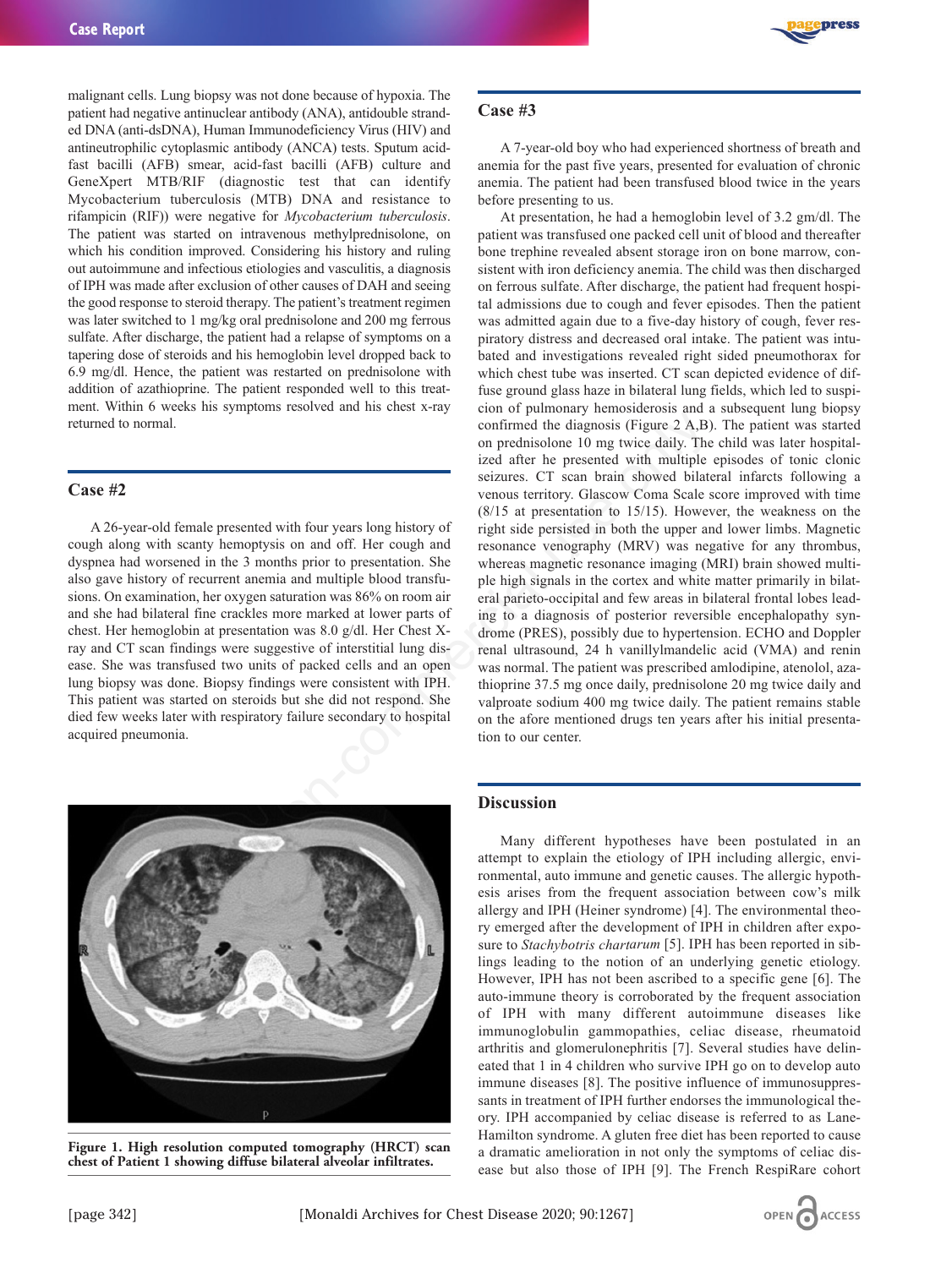

study further bolstered the notion of an autoimmune basis for IPH based on the findings that 68% of IPH patients had autoimmune antibodies at presentation, the most common being anti smooth muscle antibodies (50%) and anti-nuclear antibodies (45%). Moreover, celiac disease anti-bodies (anti-gliadin, antiendomysium and anti-transglutaminase antibodies) were present in 28% of patients. A surprising finding in the aforementioned study was the high prevalence (20%) of Down syndrome in IPH patients whereas the incidence of Down syndrome in the French population is only 1/2000 births annually. Down syndrome is also associated with a worse prognosis for IPH [10].

Patients who suffer from IPH generally show clinical findings of recurrent cough, shortness of breath and hemoptysis. Further investigations reveal the presence of iron deficiency anemia and pulmonary infiltrates attributed to alveolar capillary bleeding and elevated levels of hemosiderin in the lungs. The clinical course can vary from patient to patient, especially in children. A systematic review demonstrated that in adults the most common presentations were hemoptysis, dyspnea and anemia (81%, 62% and 54%, respectively). In contrast, in children anemia may be the first and only finding, with hemoptysis being much less commonly encountered [11]. According to a study carried out in Romania, among the fifteen children diagnosed with IPH from 1984 to 2006, only 4 presented with the classical triad of IPH [11]. A cohort of 25 pediatric IPH cases delineated the most common presentations to be anemia and dyspnea (64% and 68%, respectively) with hemoptysis only reported in 50% of cases [12]. Amongst the patients described in our series as well, adults manifested the classical triad of IPH whereas the pediatric patient's first and main complaint was anemia, followed by dyspnea. A worrying factor is the delay in diagnosis of IPH which was seen in all our cases and has also been noted in various previous studies and ranges from 1-6.3 years [13]. The development of posterior reversible encephalopathy syndrome (PRES) in Case #3 is a unique feature, with no associations between PRES and IPH reported other than in this patient. ectively). In contrast, in children ane-<br>
shown benefit in patients with unfa<br>
only finding, with hemoptysis being<br>
untered (11). According to a study car-<br>
proven to be effective in educing the<br>
intered (11) According to

Chest X-ray and computed tomography (CT) usually reveal nonspecific findings, making bronchoalveolar lavage (BAL) sig-

nificant for the primary diagnosis of diffuse alveolar hemorrhage (DAH). During acute DAH, diffuse lung infiltrates are exhibited on CT chest and pulmonary function tests (PFTs) show increased diffusion capacity for carbon monoxide, which is strongly suggestive of alveolar hemorrhage. A diagnosis of IPH can only be finalized after excluding all other possible causes of DAH because IPH does not have pathognomonic findings. Generally, bland alveolar hemorrhage with no evidence of vasculitis and/or accumulation of immune complexes within lung parenchyma is exhibited. Siderophages in gastric juice content has also been reported to aid diagnosis in a few cases reported in literature. Lung biopsy, however, is the gold standard tool to diagnose IPH [13].

Due to the absence of fundamental diagnostic criteria, therapeutic decisions made against IPH are based on earlier case reports and case studies which favor the corticosteroids use [1,3,10,14]. Corticosteroids have shown to reduce the risk of pulmonary fibrosis and relapses of alveolar hemorrhage in patients with IPH, in addition to increasing survival. Immunosuppressive agents, mainly azathioprine, hydroxychloroquine and cyclophosphamide, have shown benefit in patients with unfavorable response to corticosteroids. Azathioprine in combination with corticosteroids has proven to be effective in reducing the risk of relapse [2]. Two cases of lung transplantation in IPH patients have been described in literature, however, IPH recurrence in transplanted lungs precluded any further attempts at transplantation [15].

IPH is characterized by a highly variable prognosis, with acute exacerbations afflicting most patients. A study has demonstrated a 5-year survival rate of 86% as a ramification of aggressive immunosuppressive therapy. Previous studies had shown mean survival time ranging from 2.5-5 years after diagnosis. Previous studies point towards a better prognosis for adult patients compared to pediatric patients. A systematic review of all adult cases over 15 years delineated mortality in acute stage to be 14%. Other studies have also shown the mortality from IPH to range between 14-29% and occurring commonly due to acute or chronic respiratory failure, despite immunosuppressive therapy [16]. In our series, one of our three patients died due to acute respiratory failure while being admitted for treatment of IPH.



**Figure 2. Lung biopsy findings of Patient 3. Haemosiderin laden macrophages in the alveoli (A), highlighted by Perl's Prussian Blue stain for iron (B).**